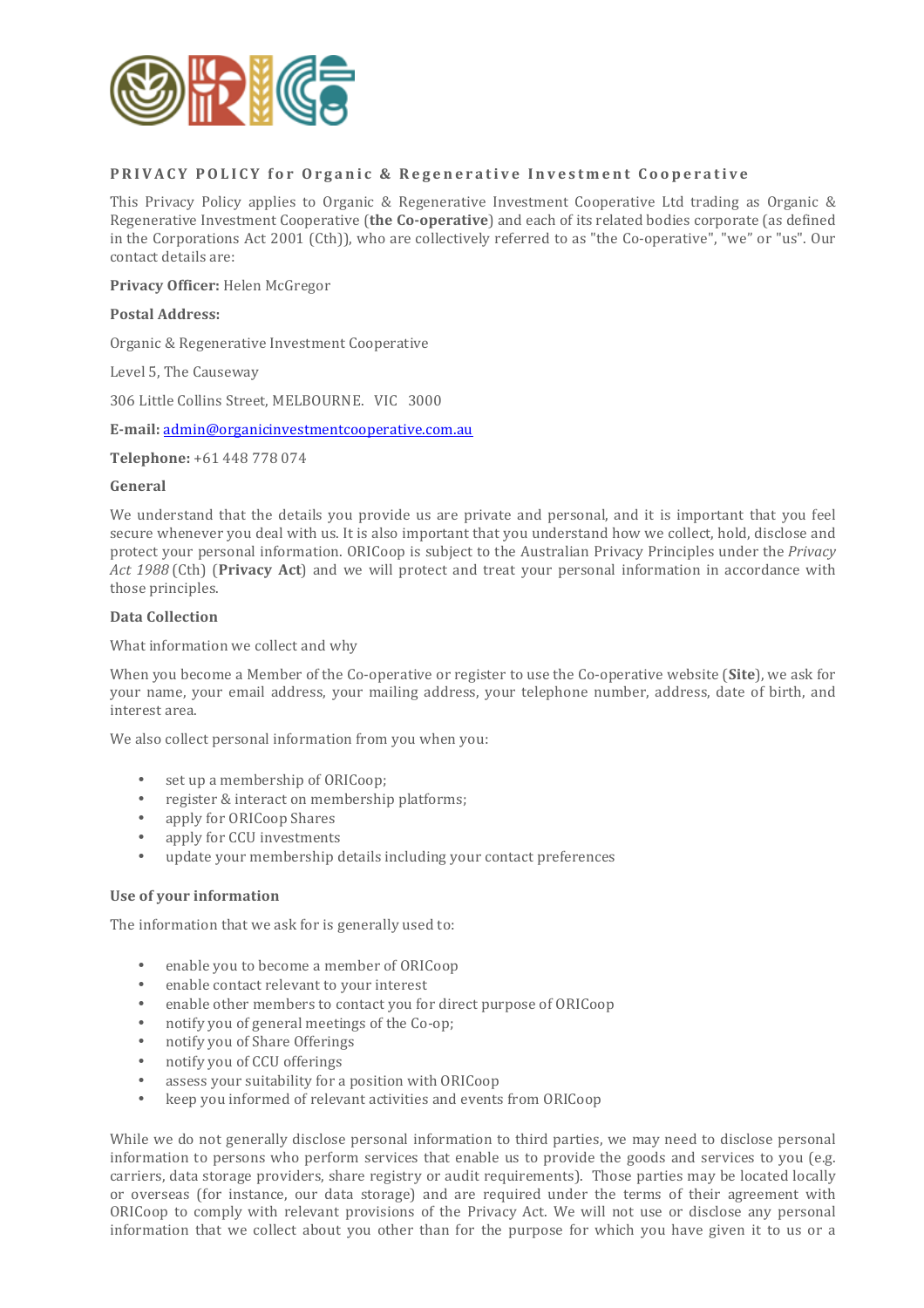secondary purpose that is related to the primary purpose of collection, as set out in this Privacy Policy, or as disclosed to you at the time we collect the information. If the information will be disclosed or used for other purposes, we will take reasonable steps to obtain your consent.

If you have paid for your membership with PIN or STRIPE payments, these secondary parties hold your private credit card information and not ORICoop. All payments for Investments are via EFT, and no bank details of vours are required or retained for this purpose.

We may also contact you about products and services, offered by us, or any of our related entities which we believe may interest or benefit you. When we contact you in this manner, we will provide you with an opportunity to opt out of any further similar communications from us. You may opt out of receiving these communications at any time by notifying us via email.

## **Privacy and the Site**

If you visit the Site, we may also collect the following information during your visit:

- the date and time you accessed each page on the Site;
- the URL of any webpage from which you accessed the Site;
- cookies which track your visits to the Site; and
- the web browser that you are using and the pages you accessed.

# **Contact with ORICoop**

We will keep you informed of any Media Releases, Annual Reports, Investment Offers and Financial Reports of ORICoop (which may be accessed on the Site) via email newsletters, mails, SMSs or app notifications. We will provide you with the option to opt-out of receiving any marketing or promotional material. If you no longer wish to receive these communications, you may unsubscribe by logging onto the Site and updating your preferences.

## **Accessing information**

You are entitled under the Privacy Act to access the information we hold about you and request that it be corrected. You may do this by contacting us. If you make an access request, we will need to validate your identity to ensure that we do not provide information to anyone who does not have the right to your information. If you believe that the personal information we hold about you is not accurate, complete or up to date, then you may ask us to amend it.

If you wish to correct or update your information, or raise any specific concerns about this Privacy Policy, please contact us at any of the above addresses.

## **Cookies**

Cookies are small data files that are downloaded from our web servers and stored on your hard drive. A cookie is a string of letters and numbers that uniquely identify the computer you are using and the customer number and access code you may have used to register at the Site. We use cookies to store visitor's preferences, record session information such as items that visitors add to their shopping cart, record past activity at the Site in order to provide better service when visitors return to the Site, customise Web page content based on visitors' browser type or other information that the visitor sends. You can delete cookies from your hard drive, but doing so may hinder your access to valuable areas of information within the Site.

## **Security**

We use industry-standard encryption technologies when transferring and receiving personal information exchanged on the Site. All data is stored on dedicated servers, located in Australia, using EVSSL encryption. The security of our visitors' information is of great importance to us, and we will take all reasonable precautions to ensure that your details are protected.

We take great care with the information we hold about you. Our aim is to ensure that any details are securely protected from misuse, interference, loss, and unauthorised access, modification or disclosure. We will take reasonable care to make sure that we keep your information in an accurate, complete and up to date manner. When that information is no longer needed, it will be permanently destroyed or de-identified.

Whilst it is true that no system is ever completely secure, we believe the measures we have implemented provide appropriate protection.